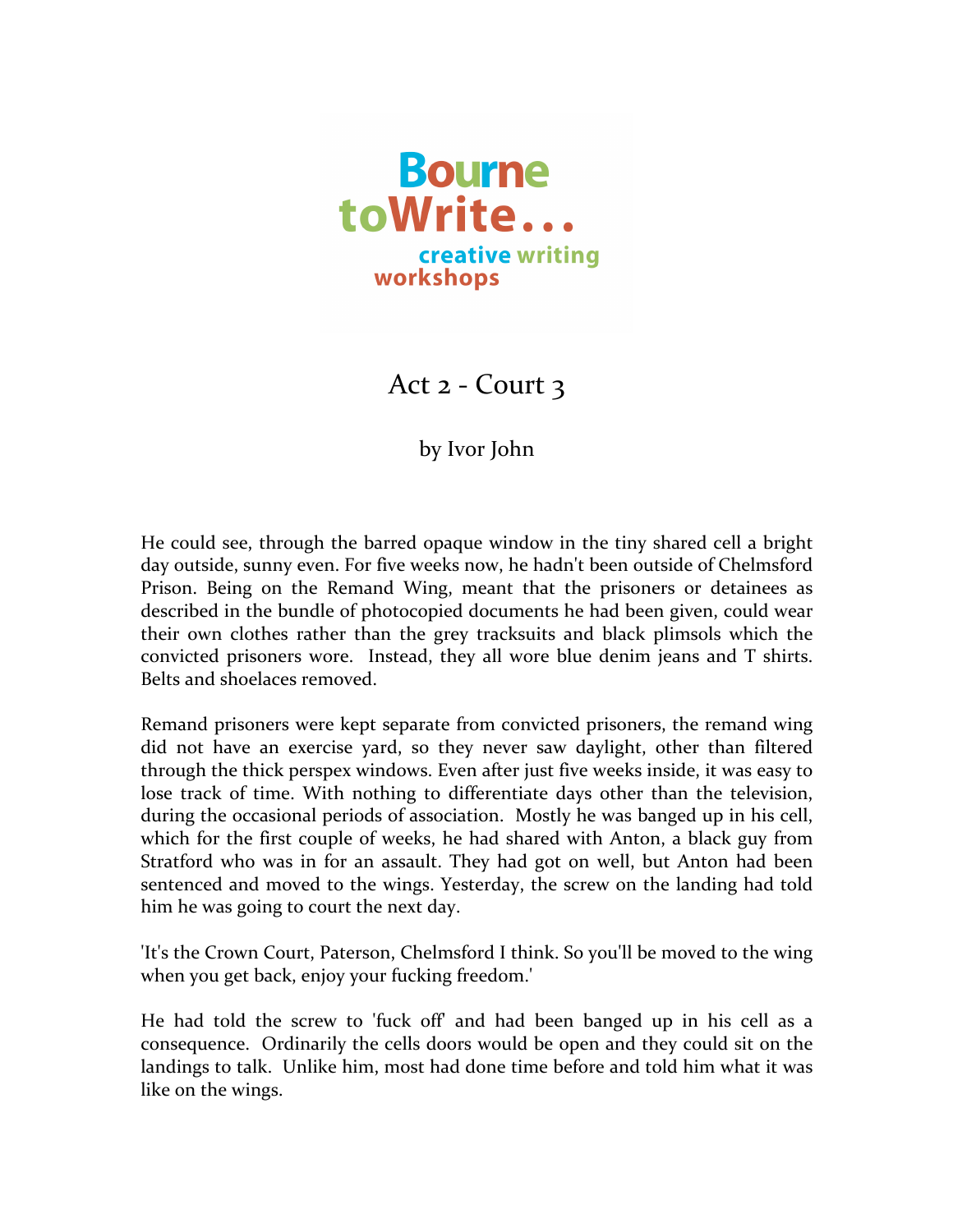'You've got lifers mate, murderers, loads of the fuckers, they ain't going nowhere and they don't give a shit. Half the fucking wing are off their fucking faces on spice.'

\*

That morning the screw came to my cell, "Get you shit together Paterson, you're on your way." We walked along the landing to the gate at the end. He unhooked his bunch of keys from his belt and opened it. Another prison screw held it open, locking it closed after we had gone through. Concrete steps and another gate and we were at the reception. A large, white tiled room, cubicles down one side. Brightly illuminated by strip lights on the high, concrete ceiling. All down one side of the room, a reinforced plate glass window allowed prison officers inside to view the activity in the reception area. One at a time, prisoners, nearly all boys in their teens, early twenties, stood in a white circle painted onto the concrete floor, as a screw felt the waistband of their jeans, and their pockets, while another ran a metal detector wand over them.

After my turn, I told to go to the window, where I was shown a large clear plastic bag, sealed with a numbered HMP. "Sign there, your stuff will be in the van."

The bag contained the things taken from me when I had arrived at the prison. 'Can I have my smokes?'

"You can't smoke in the court. If you ask in the court cells, they will give you a patch." 

I was handcuffed and led roughly through another gate, unlocked as we approached. There was a prison van parked which I climbed into. I was locked into a cubicle, a little smaller than a public toilet. It seemed a long time whilst I could hear other prisoners being put in the van, before it started to move. The only view I had was through a very small, black glass window, but I could see that we were driving through the large wooden prison gates.

I joined the other occupants of the van, banging the walls and shouting as we drove. "Screw, screw I am going to be sick!" "Screw, I need a piss!" They never answered and the noise made no difference to the prison officers, whom we couldn't even see.